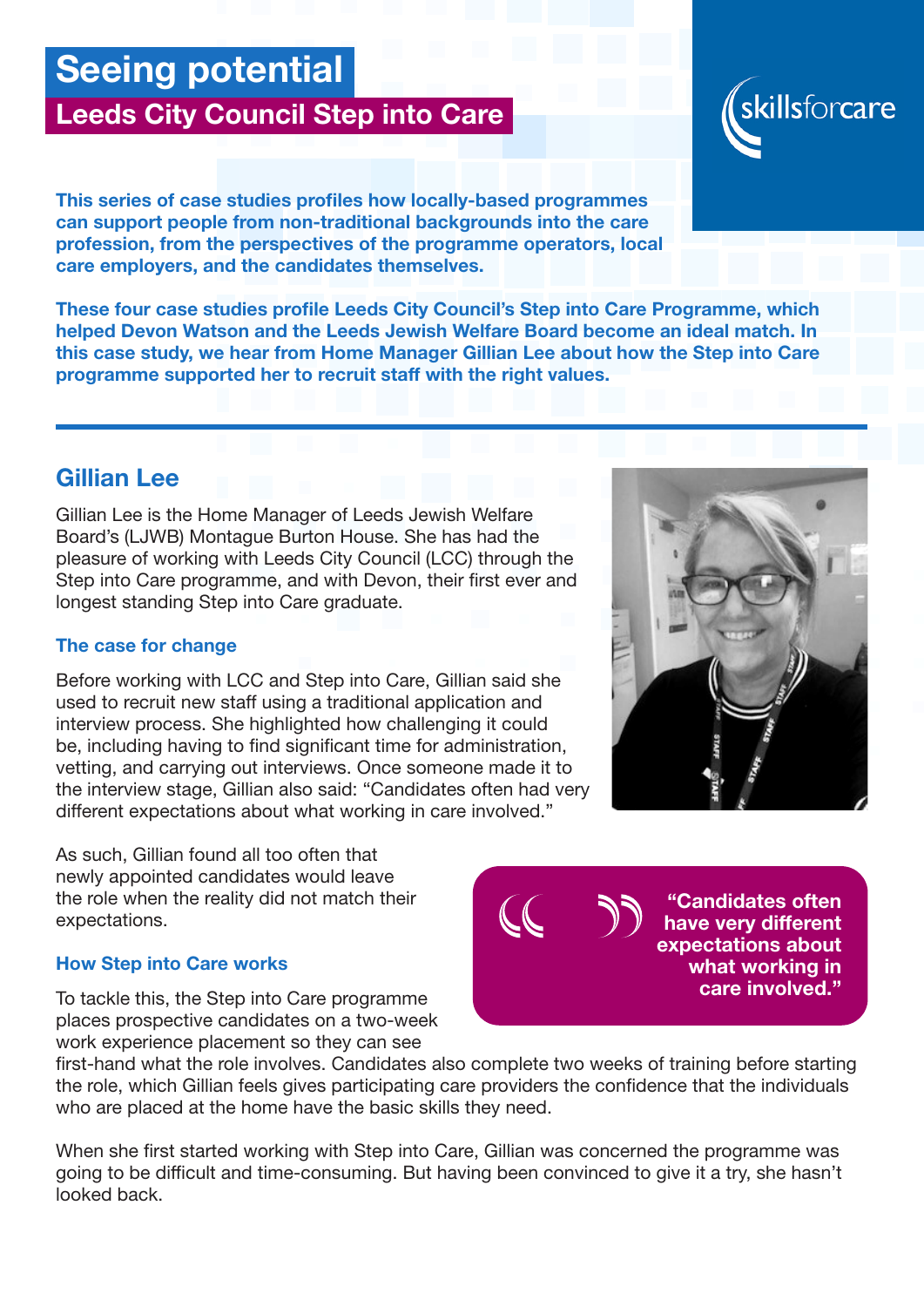Firstly, Gillian said the extensive values-based assessment process that LCC undertakes means that candidates move into a care role for the right reasons and with the best intentions. This is vital, because while caring is a rewarding career, it can be very challenging. Step into Care includes an eight page ['Question of Care](https://www.aquestionofcare.org.uk/)' profile, a case study-based assessment covering a hypothetical situation on the job and a values-based interview. Through this experience, Gillian has discovered just how important a values-driven recruitment process is, and how it really helps to identify staff who will be successful in care.

Devon excelled throughout this process, passing his assessments, clearly exhibiting all the qualities needed for a role in care and being posted at the Montague Burton House for his placement. It was clear to Gillian and the staff who encountered him that he was a "kind and caring person". Devon had previous personal experience of providing care, as well as volunteering experience. His performance during the programme only proved this; he



had developed strong relationships with the people he supported and his colleagues. He is now an ambassador for the programme and speaks to new entrants about to go through the Step into Care programme.

Gillian finds that the two-week placement process provides: "A great opportunity to ensure candidates are engaging and communicating well, and completing documentation correctly". The programme is also designed so that employers can look at wider characteristics, like whether a candidate is punctual or friendly.

All the candidates that Gillian has worked with as part of the Step into Care programme have been happy to learn and take on board her advice and feedback. She also worked hard to foster open and honest relationships with candidates, so they were comfortable to ask for help when needed.

The programme was created this way because LCC found that where applicants don't have this level of support, it is more likely that the role would soon become vacant again. As such, Step into Care now gives each candidate a mentor to work alongside in the home. The mentor can help with any challenges, provides coaching, and makes sure the candidate has the support they need to succeed. Gillian finds this invaluable stating: "If something's not going right either from an employer point of view, or from the individual's point of view, there is a key link to identifying and resolving any issues quickly."



"If something's not going right either from an employer point of view, or from the individual's point of view, there is a key link to identifying and resolving any issues quickly."